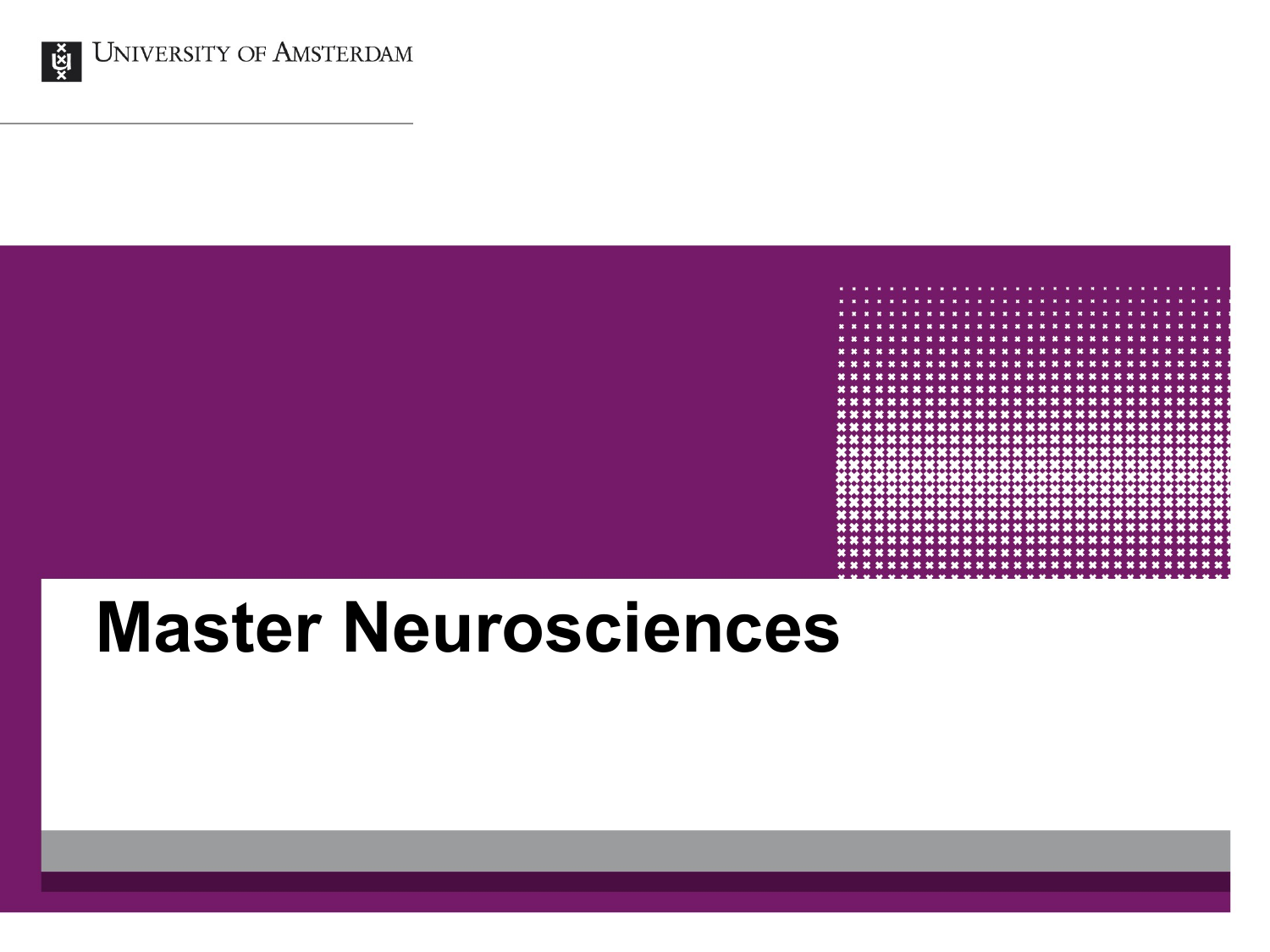Ğ

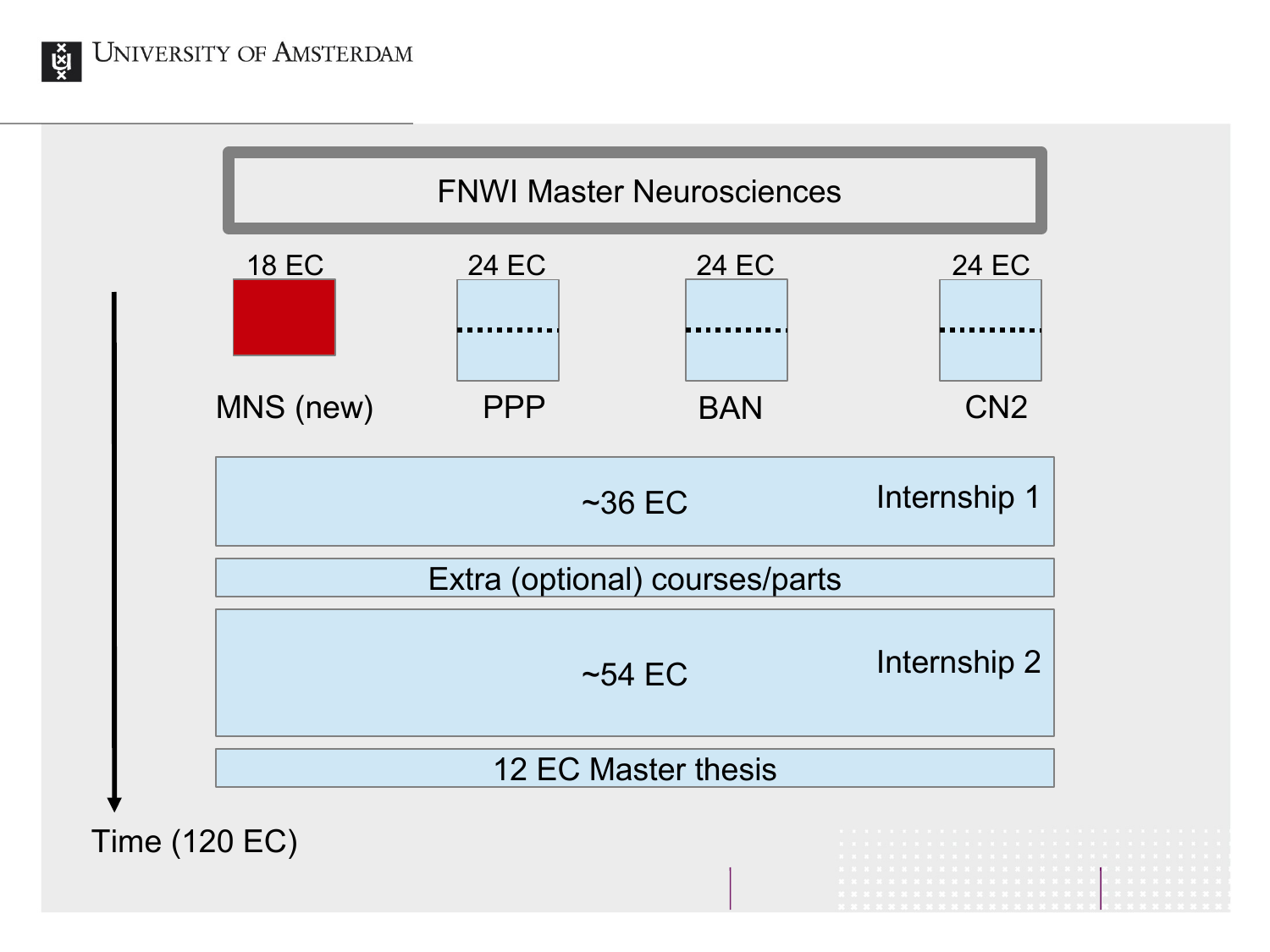

Which track has your preference ?



### Coverage of all Neuroscience These tracks are secured by excellent research groups Real research masters !!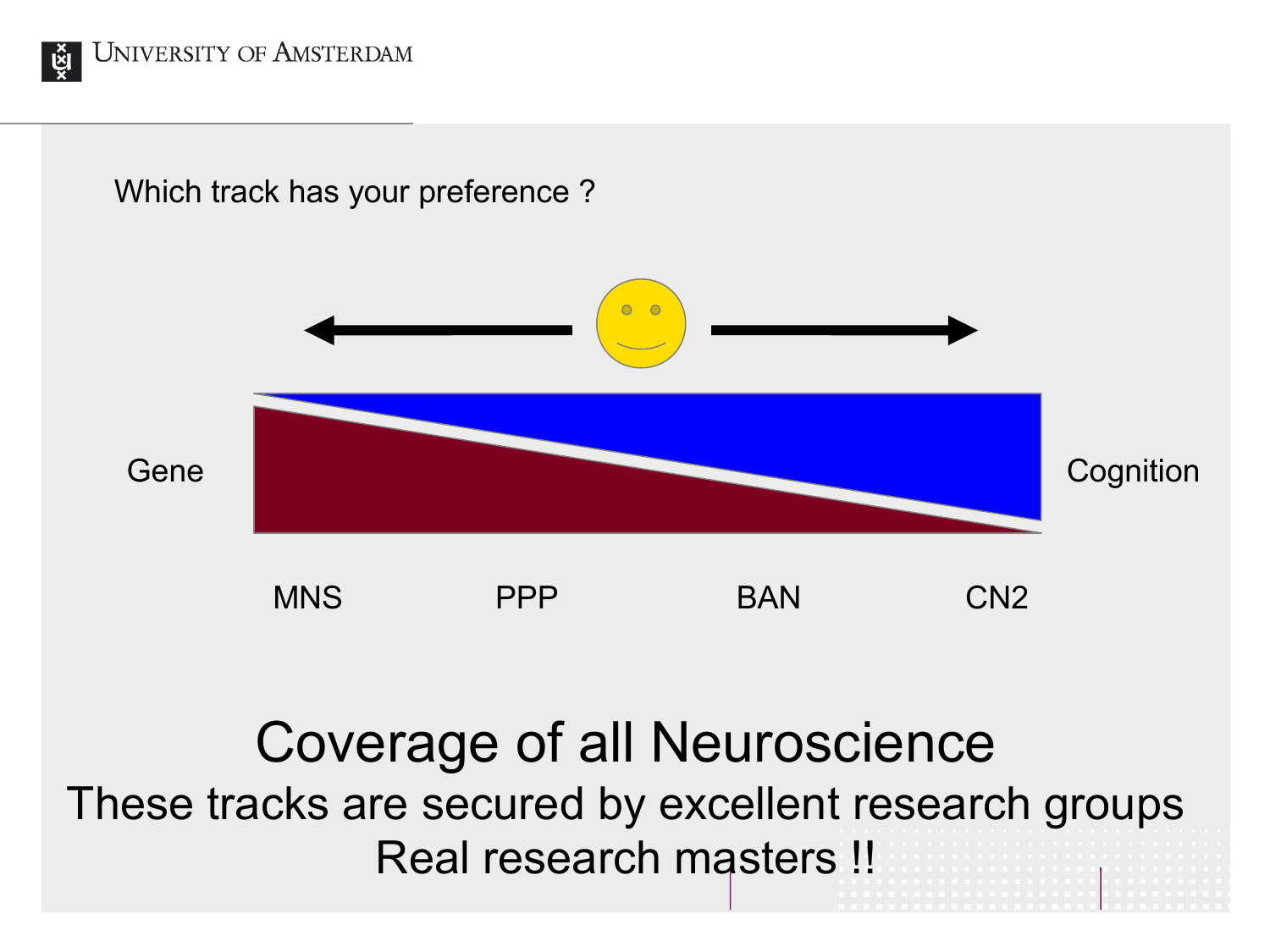



#### MNS: Molecular Neurosciences/ neurodevelopment

### The goals of the track are to:

Provide an essential theoretical framework in molecular neurosciences;

Prepare the student to be a critical researcher;

Prepare the student to work independently in a molecular neuroscience lab;

Prepare the student to report on his/her results in written and spoken form;

Train the student in the research process:

research question> design experiment> interpret results> define following research question(s); Train the student in applying for research funding.

The track starts with a mandatory course of three months covering several topics:

- 1) Development and specification of neuronal systems;
- 2) Signaling pathways in neuronal systems;
- 3) Stem-cell fate and cortical genesis.

\*\*\*\*\*\*\*\*\*\*\* 4 weeks high level practical work\*\*\*\*\*\*\*\*\*\*\*\*\*\*\*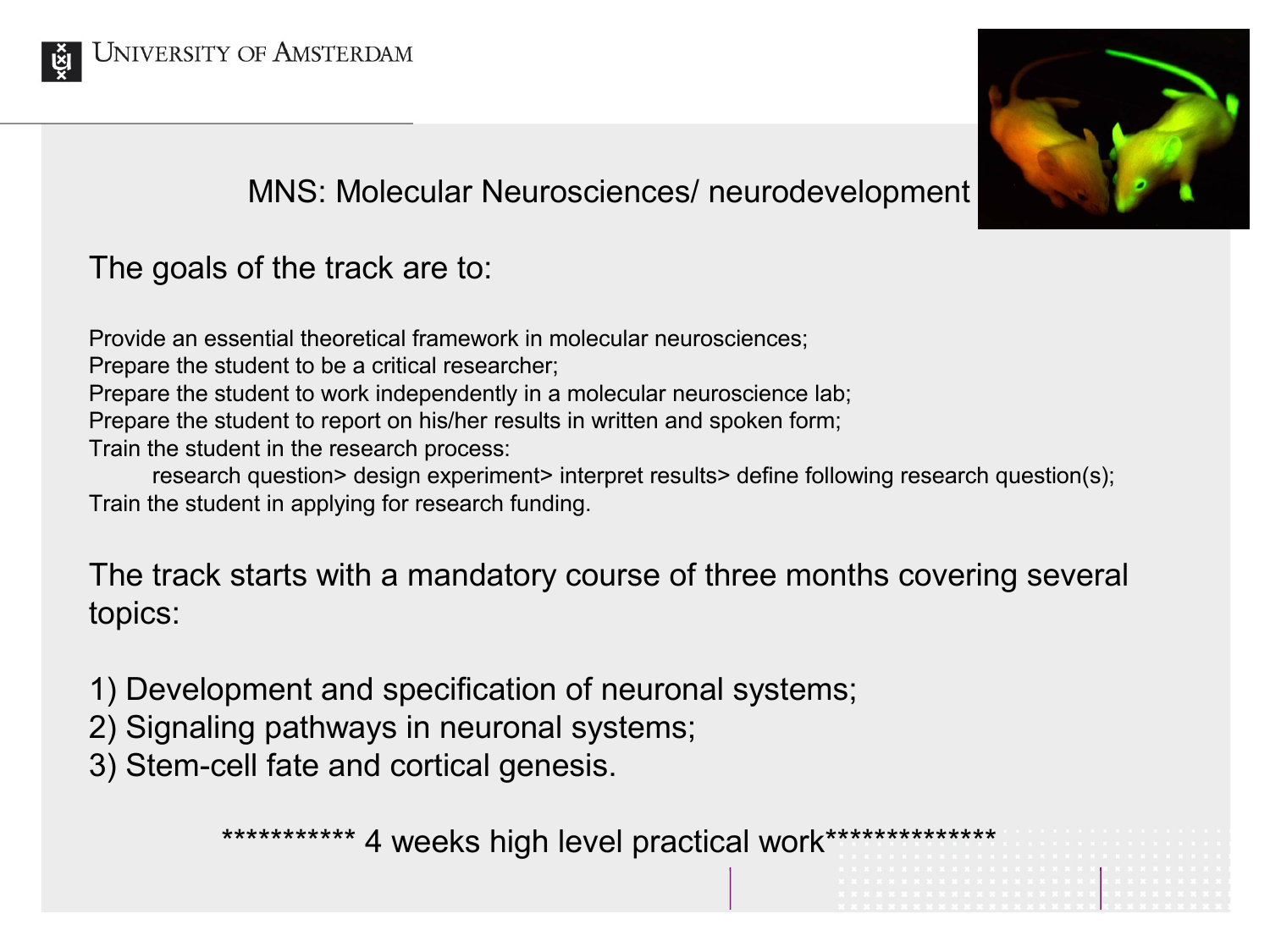

PPP: Psychopharmacology and Pathophysiology

The main goal of the P&P track is to provide students with a detailed and up-to-date insight into:

- 1) the neurobiological substrate and etiology of some of the main human brain disorders,
- 2) the current pharmaca available and their mechanism of action,
- 3) how does the research to develop, and test new drugs takes plac starting from basic research in animal models, and how is this organized in the setting of a pharmaceutical company.

The P&P track starts with a specialized course Advanced Psychopathology (12 EC) followed by an optional course in Experimental Neurobiology of Disease (12 EC)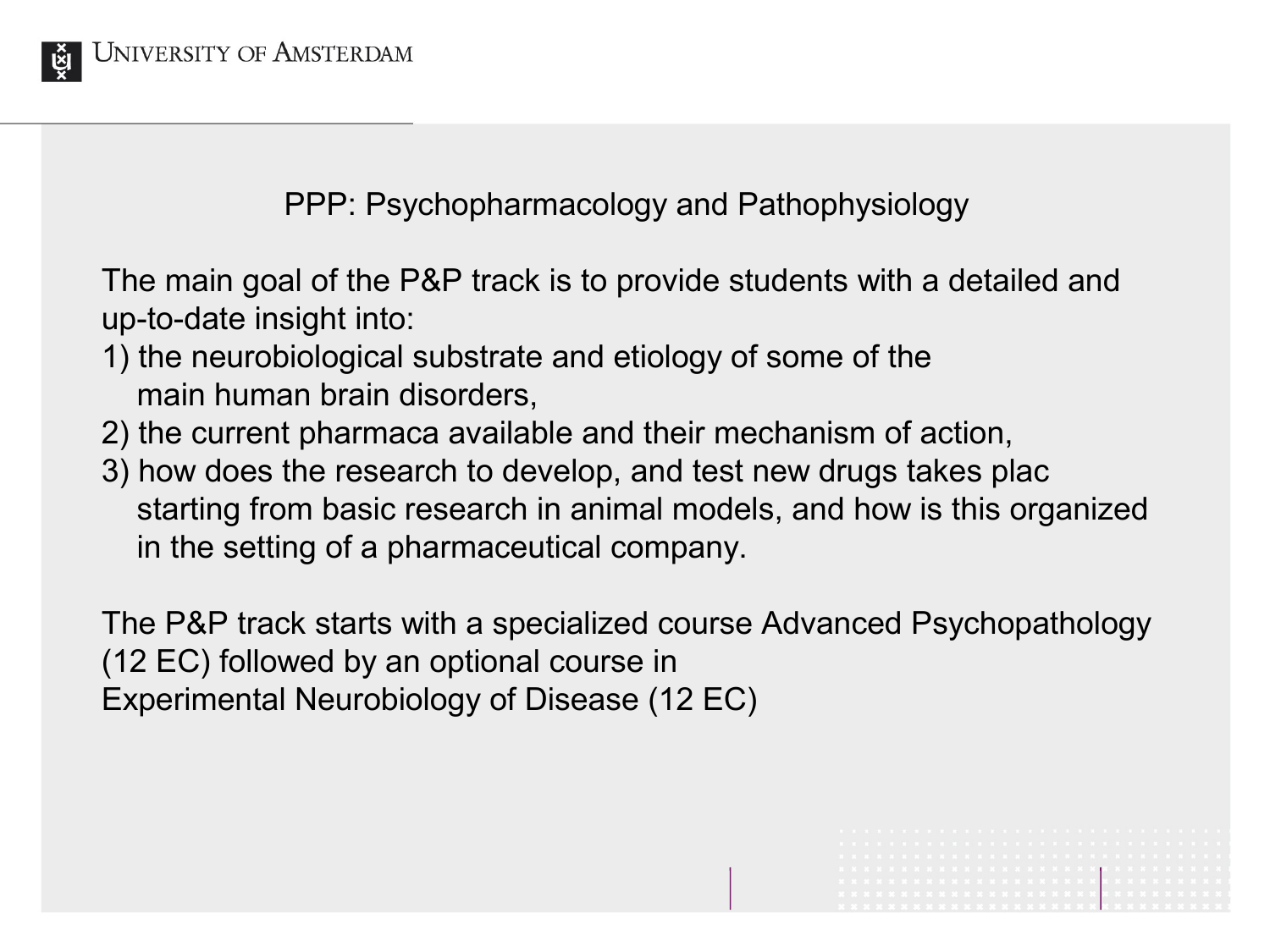

BAN: Basic and applied neuroscience.

The track in Basic and applied neuroscience focuses on complex questions such as:

How do neurons produce their specialized firing patterns? What is the information processing role of astrocytes, e.g. neuron-glia interactions? How do genes encode development and can we regenerate neuronal circuits?

The track will introduce you to several modern research techniques. There will be hands-on computer practicals and a lab rotation to prepare you for a later research project period.

Advanced Neuroscience course:

Specific focus on neurophysiology and cellular neuroscience.

Capita Selecta from Basic and Applied Neuroscience course: Update your neurogenetics, neuro anatomy and learn more about the principles of neuron-glia interactions.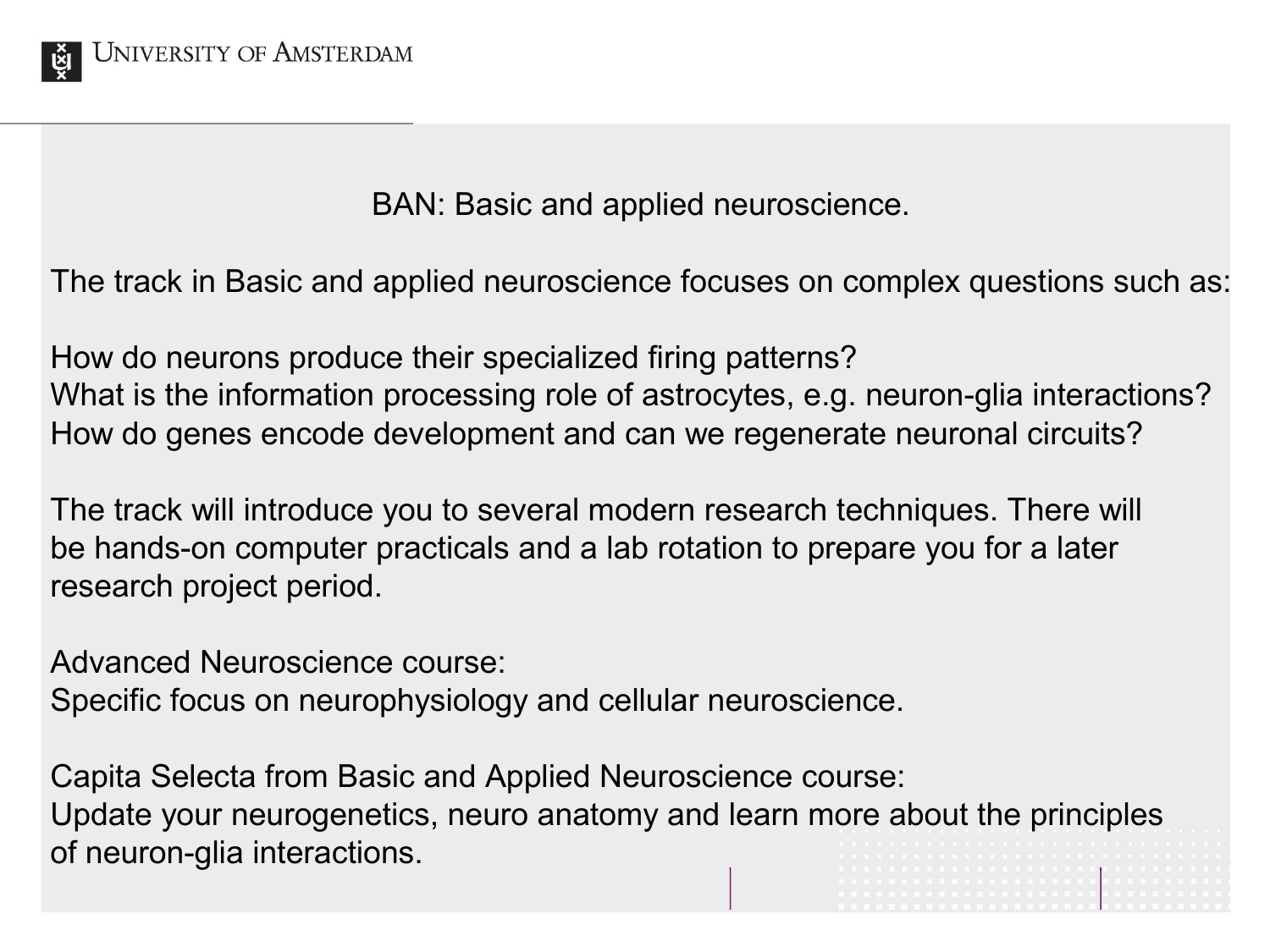

CN2: Cognitive Neurobiology & Clinical Neurophysiology

The core goal of this Master track can be captured by theses questions:

How does the brain mediate cognitive processes? How can we measure and quantify this? How can we utilize this knowledge to help people with brain disorders and cognitive impairments?

This track starts off with the course:

Advanced Cognitive Neurobiology and Introduction to Clinical Neurophysiology bringing you up to speed on the main themes and methods in these fields.

This course is followed by a more specialized, in-depth course:

Special topics, Techniques and Analysis in Cognitive and Clinical Neurophysiology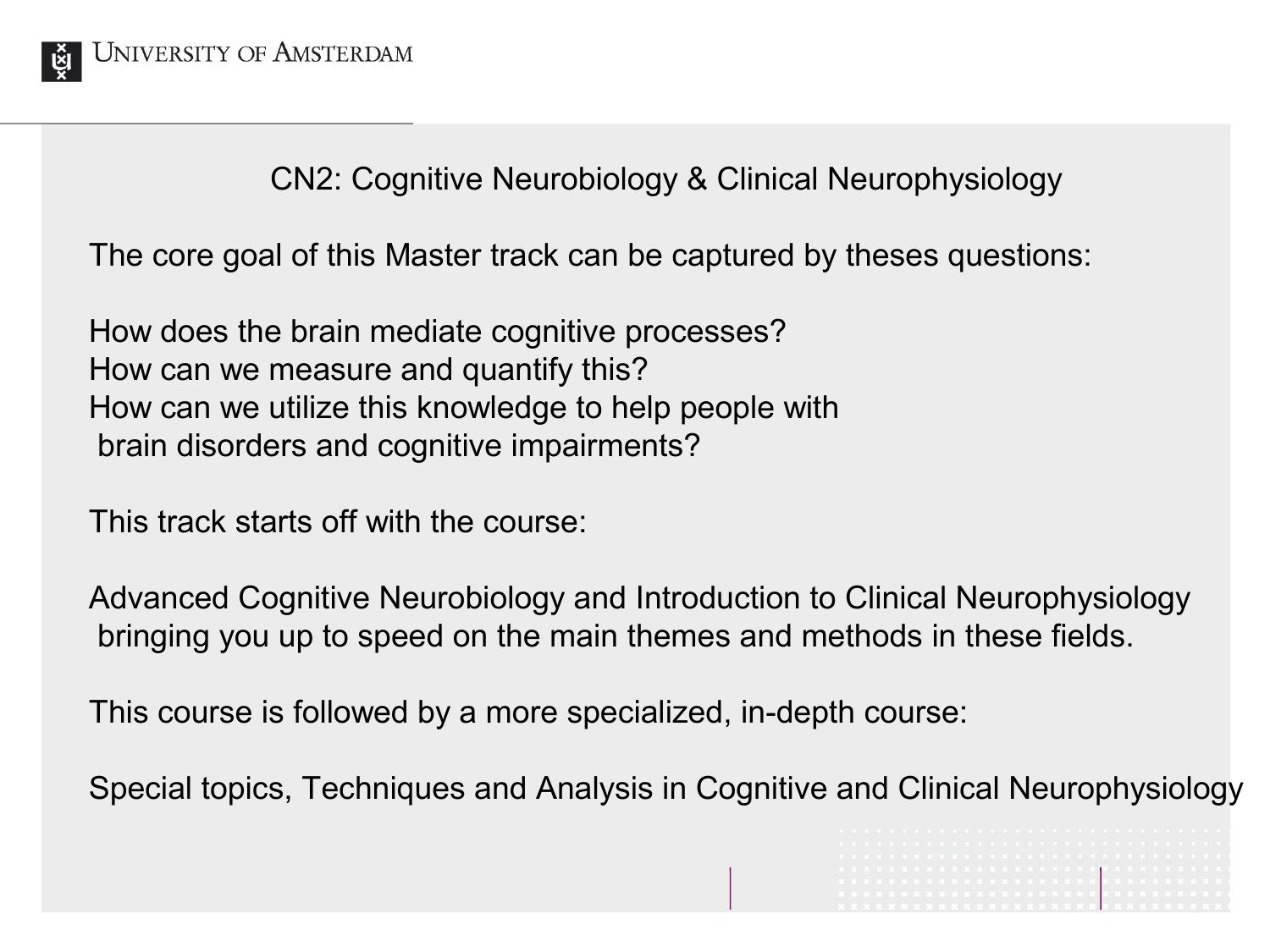



## Coverage of all Neuroscience These tracks are secured by excellent research groups Real research masters !!